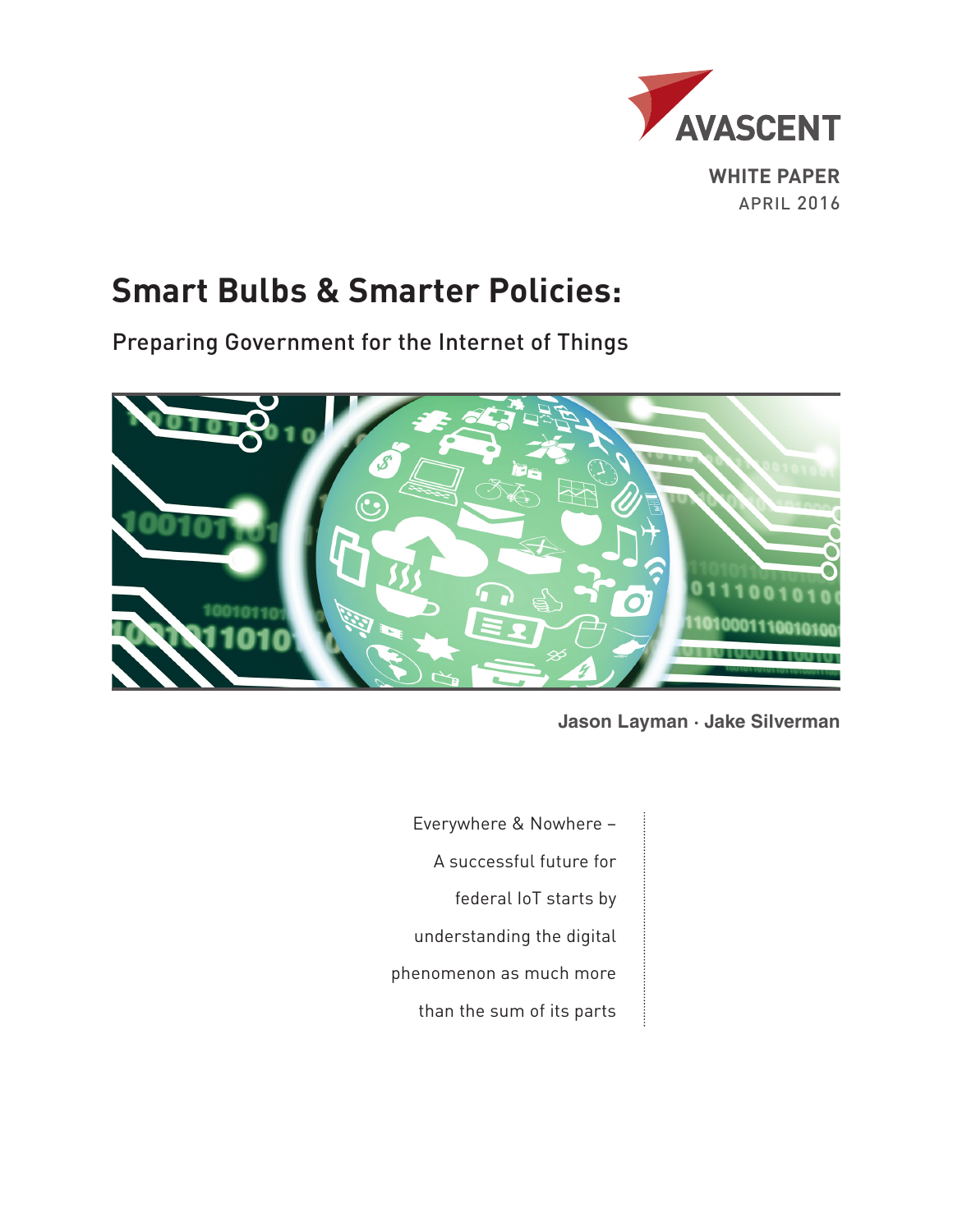

## **Smart Bulbs & Smarter Policies:**

Preparing Government for the Internet of Things

In the first white paper of a series, Avascent will explore the Internet of Things (IoT) as a digital phenomenon derived from new connections between rapidly evolving sensors and systems that create a dynamic platform for new, innovative, services leveraging data-aggregation and analytics.

## **THEMES**

 $\mathsf{KEY} \, \mathsf{\Gamma}^\circ \,$  Federalizing IoT will be the biggest test for technology leaders in the next 10 years  $\multimap$  Impacted federal spending is projected to rise from \$4-\$6B/yr in 2015 to \$57B in 2025  $\overline{\phantom{a}}$  Commercial IoT approaches fail to address the potential and peril for public sector IT  $\mathrel{\sqsubseteq}$  Industry can help mitigate the biggest risks – and make a business of it

## I. Everywhere and Nowhere: The Emerging Internet of Things

The signs of change are everywhere. The most obvious are the ubiquitous fitness tracker or "smart" bracelets imbued with positional sensors and networking capabilities that would have made a NASA engineer swoon two decades ago. The monumental number of such devices, each with their own IP address, along with smart light bulbs, switches, bathroom scales and other "improved" traditional products, form the foundation of a new technology reality. Tens of billions of new connected devices will come online worldwide in the next few years alone.1 Consumers and businesses alike understand the potential of the Internet of Things (IoT) and invest accordingly. How about the federal government?

The toughest federal IoT challenges are not necessarily technical. Like many promising solutions climbing the Gartner "hype cycle" curve, IoT can be seen as everything to everyone. Solutions are often defined narrowly, and technically, with one describing IoT as "the network of physical objects that contain embedded technology to communicate and sense or interact with their internal states or the external environment."<sup>2</sup> Narrow definitions benefit acquisition officers and hardware providers alike, but miss the mark in capturing IoT's full impact and potential to align citizen services with the nation's rising expectations in the digital domain. Narrow definitions also unnecessarily cap IoT's game-changing and enabling potential.

As with the "World Wide Web," the IoT envisioned by Cisco Systems and other IT leaders is more than a basket of technologies. With the right approach, it can form the dynamic connective tissue between government programs, industry partners, senior leadership and frontline users. For citizens, IoT hits the refresh button on their relationship with government services, and enables revolutionary options to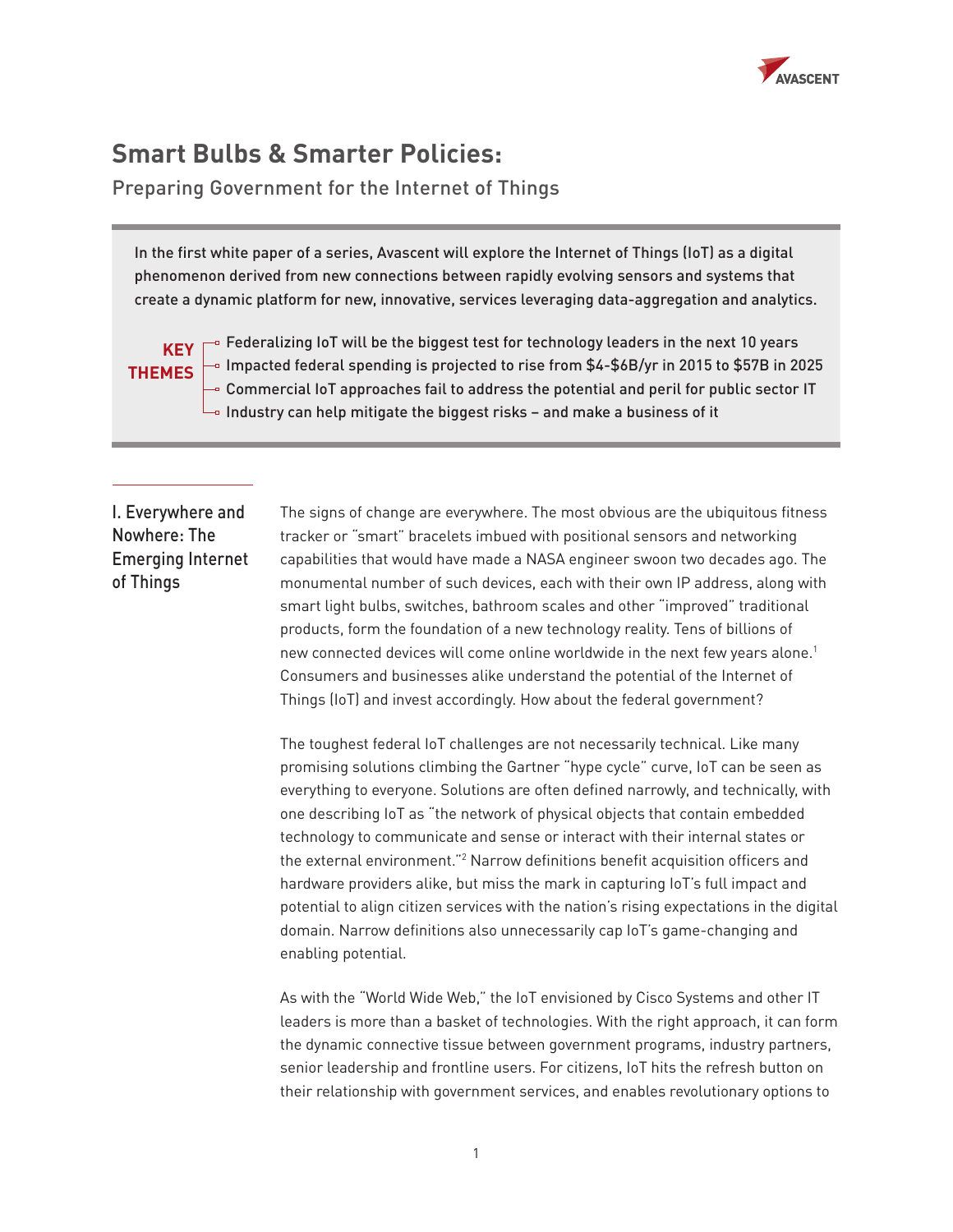

engage and expand on those services. From a contracting perspective, however, the definitions obscure the potential – much of the current understanding of IoT is driven by commercial technology-focused marketing:

- Cisco foresees as many as 100 billion connected devices by 2020. In the time it takes to read this sentence, 100 devices have been added, according to Cisco's metrics.
- Consider how IBM describes the recent information haul: "90% of the data in the world today has been created in the last two years alone."3 The firm estimates there are 9 billion connected devices today, yet as little as 10% of sensor-gathered data is retained.<sup>4</sup>

So just what *is* the federal IoT? And, more importantly, what *can* it become?

II. IoT as a Digital Phenomenon: New Frameworks for New Capabilities

### **Avascent defines IoT as a phenomenon derived from new connected sensors and systems that create a dynamic platform for new solution / capability innovation.**

Avascent also believes the lack of a common IoT definition requires establishing company- or agency-specific market context around the applications and investments that will be impacted over a given time horizon. This applicationoriented understanding supports a rapidly expanding adoption rate that will be driven or delayed by how well government and industry collaborates.

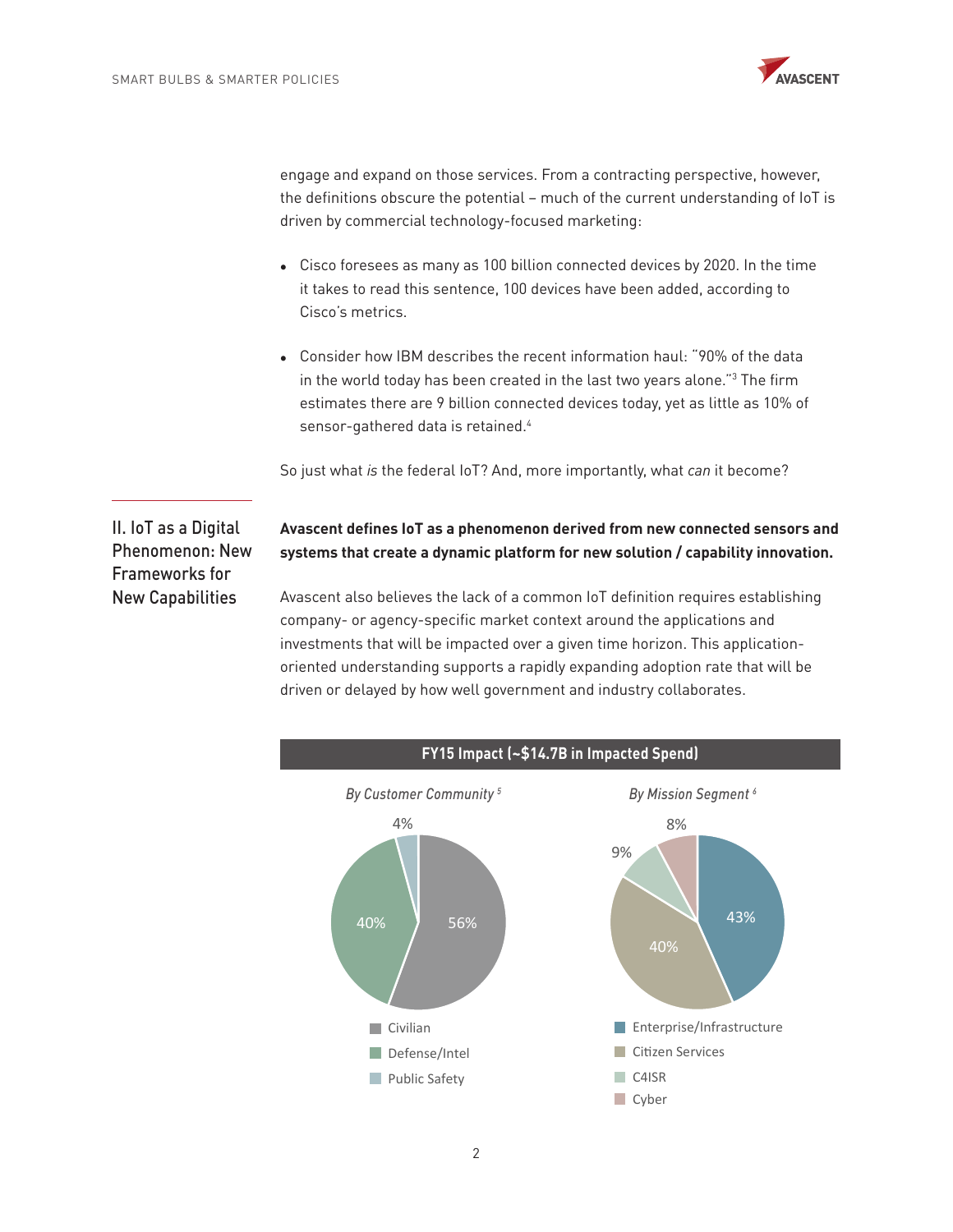

To that end, existing enterprise and mission solution investments should be viewed as promising areas for federal adoption. According to Avascent estimates, in fiscal 2015 alone, there was nearly \$16 billion in federal spending with potential IoT applications. By 2025, this could rise to more than \$57 billion, with citizen services accounting for the largest share at over \$27 billion; defense- and intelligence-related spending could be at least \$22 billion.





So far there are few public-sector models for how to approach IoT even as spending is projected to rise dramatically within the next decade. Among agency technology officials, attention is currently spread thinly between fundamental policy challenges like Federal Information Technology Acquisition Reform Act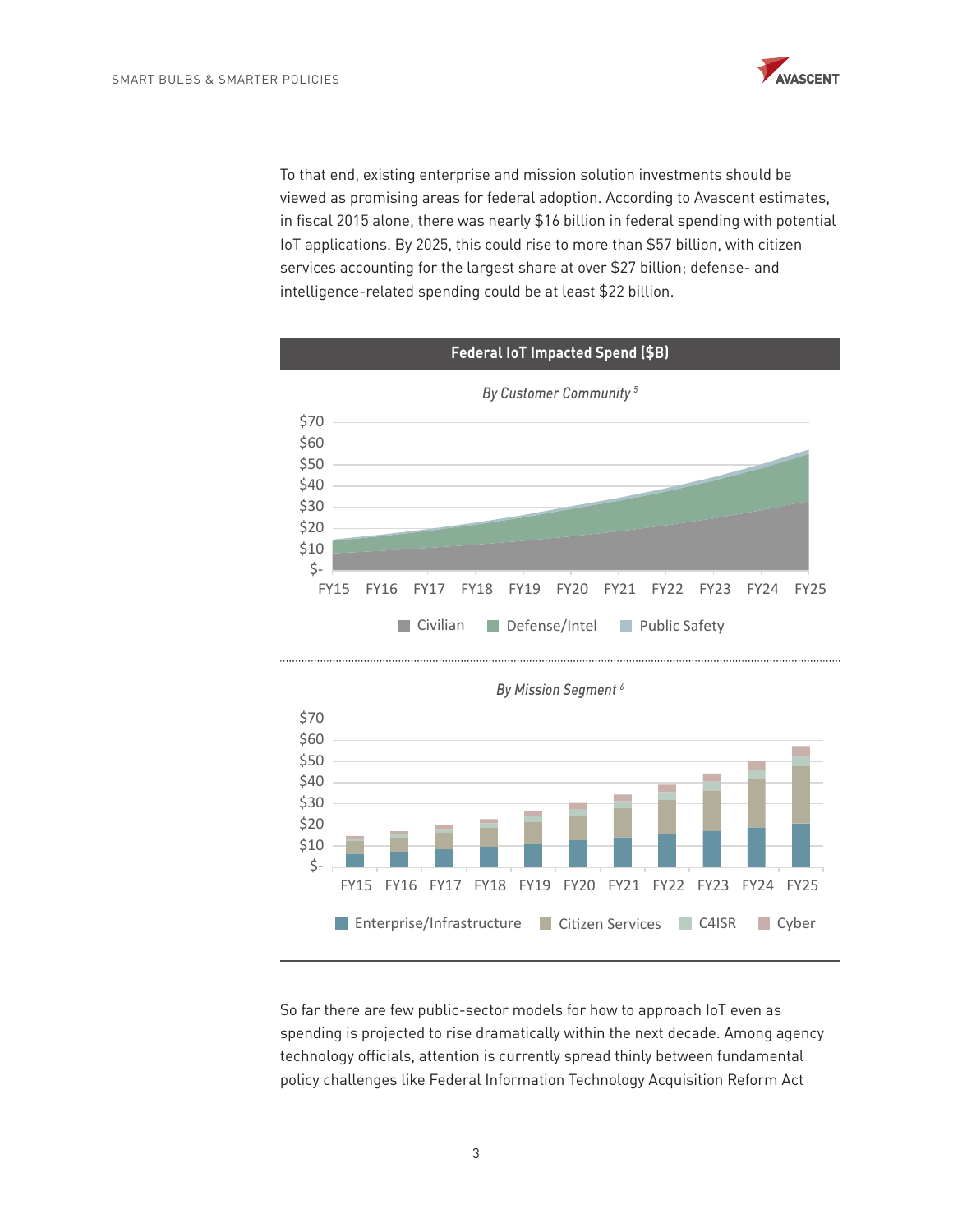

(FITARA, NDAA 2015), ongoing modernization, and tightened budgets – all overshadowed by the potential policy sea changes following this year's presidential election.

There are official signs, however, that IoT's potential is being recognized by national governments. One notable example is from the United Kingdom. The UK government's approach to IoT focuses upon its transformative potential. As officials wrote in their 2015 strategy report: "There is a danger of trivializing the importance of the Internet of Things through examples that are used to stereotype it – for example, the 'fridge that orders fresh milk'. The Internet of Things has the potential to have a greater impact on society than the first digital revolution." The strategy proposed by the UK is focused on government partnership with industry and research centers, but starts with an appeal for the UK government to "foster and promote a clear aspiration and vision for the Internet of Things."

No matter the nation, fostering the right public and private partnerships is essential to success. As the United States has the most vibrant technology market-place in the world, it also has the greatest potential to take advantage of ongoing work in and around IoT in the commercial sector and apply it to federal government missions. That means forging alliances on privacy and data transmission standards, for example, between national labs, commercial technology innovators, telecommunications firms and the aerospace and defense sector. In an upcoming white paper, Avascent will explore specific *cases demonstrating IoT's transformational impact on government services and operations.*

## III. U.S. Federal IoT Challenges: Technology and People

With all the promise for IoT comes bigger questions about the tradeoffs associated with different technical standards and adoption or implementation strategies. From a cyber perspective, billions of devices add up to billions of potential vulnerabilities. The emerging bring-your-own-device approach to agency-level IT will become increasingly untenable with the explosion of dataconsuming devices utilized daily by federal workers. Just the prospect of lost productivity when benchmarked against private-sector measures should be enough to spur action toward developing realistic approaches to strategically leverage IoT capabilities to address specific missions and goals.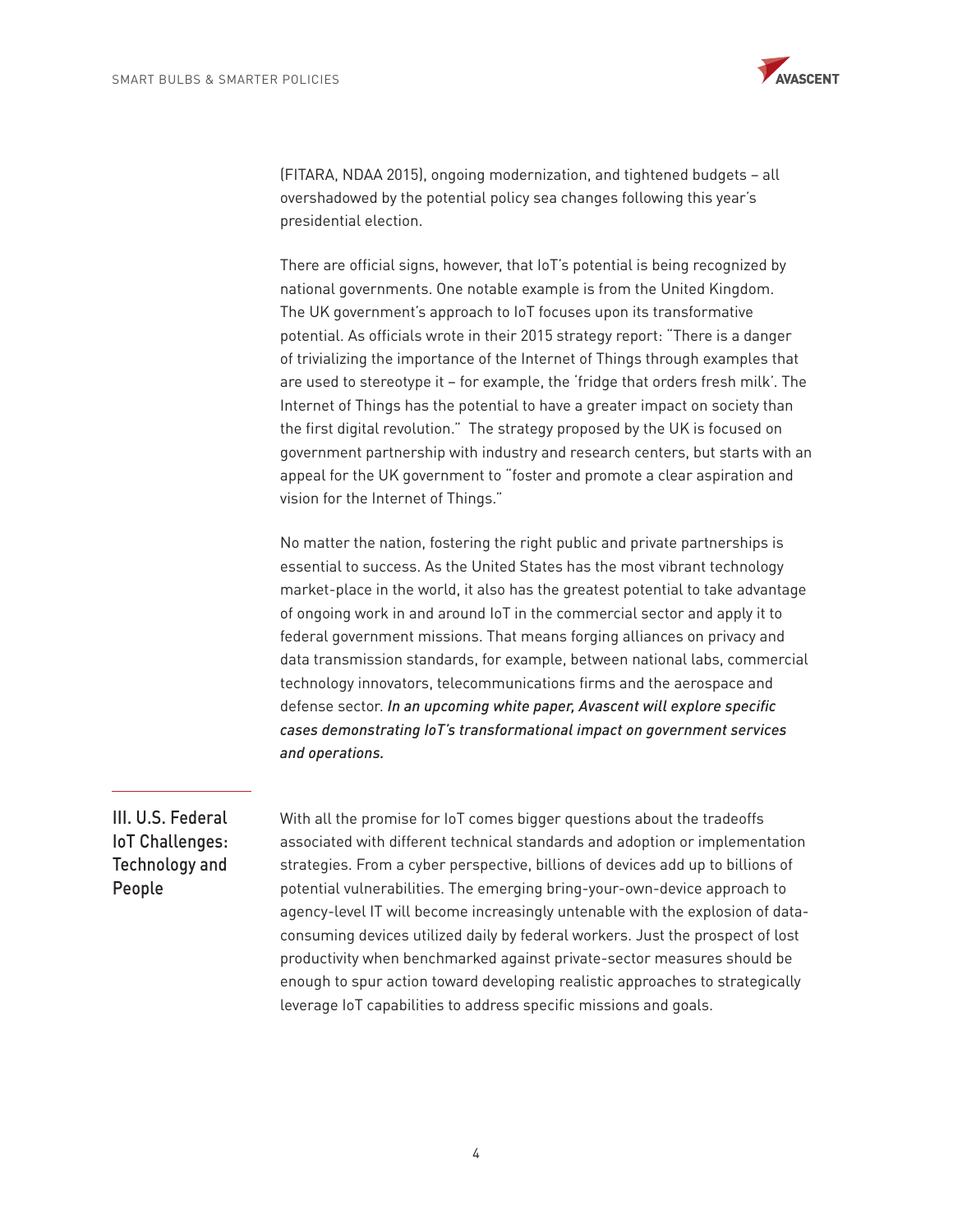

To understand the potential obstacles on the path to effective government IoT adoption, consider how senior IT leaders and stakeholders might overcome the following:

### **1) Dynamic and Expanding Threat Surfaces: User-introduced and unmanaged solutions will literally "walk" on- and off-premise on a daily/hourly basis**

- Unequal privacy controls create personal information asymmetry between government users and networks vs. private-sector and citizen users
- Network entry points proliferate, which can lead to data theft or manipulation by adversaries or inadvertent usage

### **2) Talent Acquisition and Development: The future federal workforce expects access to new technologies and the flexibility to use them on site and at home**

- Military and intelligence community employees need proficiency with emerging network-access and machine-interface technologies devices such as haptic-feedback/input wearables
- A distributed and remote workforce features individuals with their own individual network of devices that must be able to sort and manage two-track access to work and personal networks

### **3) Lack of Common Standards: Incompatible data degrades federal efficiency while harming external compatibility necessary to Big Data management**

- Federal agencies lose value of acquisition "scale," leaving "morsels vs. meals" for programs of record lacking a holistic approach
- Strategy choices must be made about when common standards are not yet available, such as employing aggregated technology approaches that may have higher latency while offering a viable work-around

## IV. Understanding the IoT **Opportunity**

To maximize the opportunity represented by IoT adoption, industry must be a true partner for its government customers, offering more than simple "dashboarding." This value will come from companies anticipating the next wave of federal mission needs that reflect the technological aspirations of 2016 and beyond. It will also come from introspection. Contractors, as well, will be caught between past and future in establishing internal IoT strategies.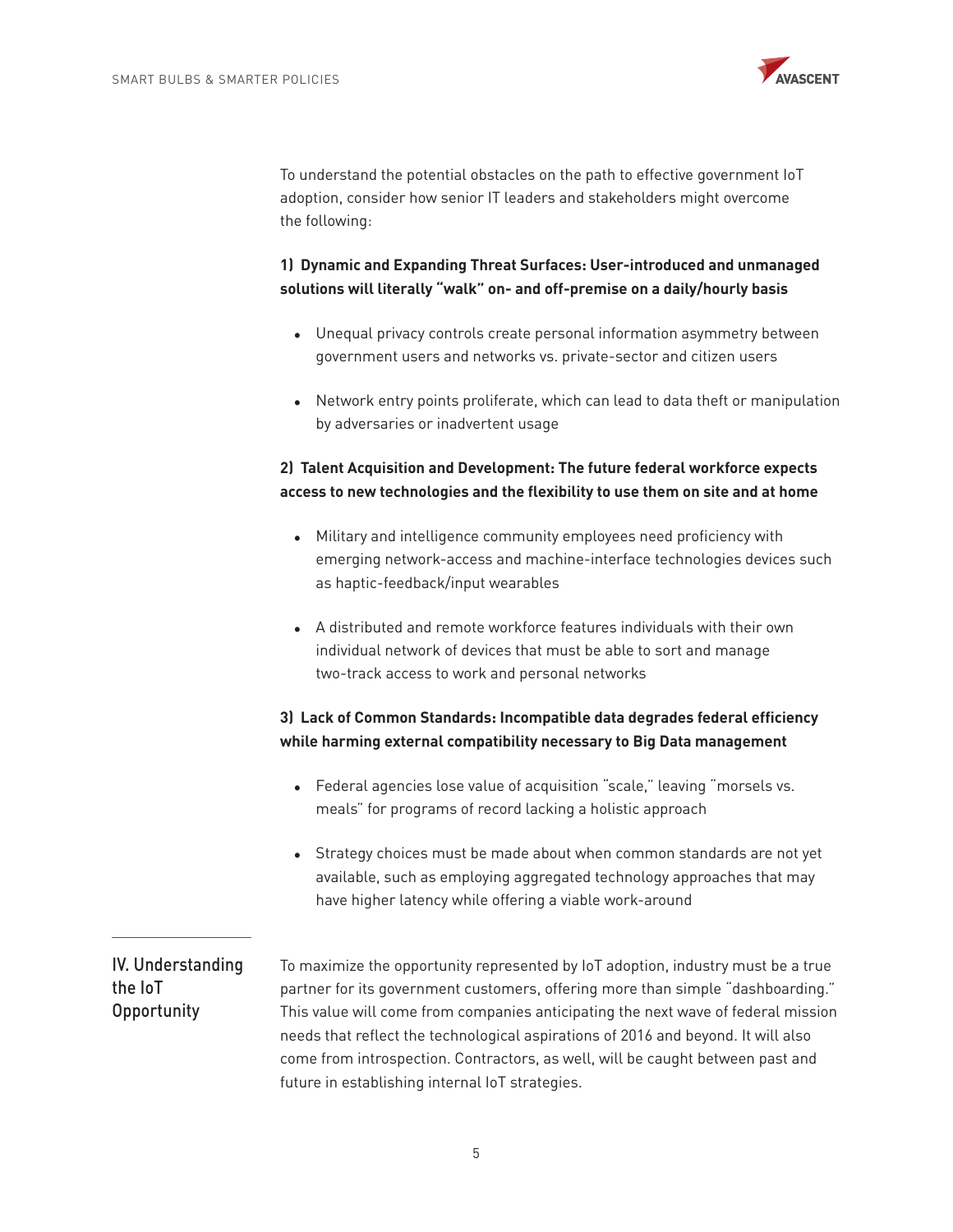



#### V. Conclusion

Within the public sector, IoT represents the biggest digital challenge of the next decade – impacted federal spending alone could be more than \$57 billion in 2025. Success hinges on near-term, collaborative engagement to explore near-term solutions and long-term strategies. As part of this process, all stakeholders need to challenge the conventional, "technology-first," definitions of IoT. Doing so will aid contractors and mission partners alike in visualizing the new solutions and opportunities associated with a connected world vs. the risk of adoption. Every second, new digital connections are being formed between once-unconnected devices. While this connectivity is technological, a successful future for federal IoT starts by understanding the digital phenomenon that is much more than the sum of its parts.

#### Endnotes

- 1 http://www.cisco.com/c/en/us/solutions/internet-of-things/overview.html
- 2 http://www.gartner.com/it-glossary/internet-of-things/
- 3 http://www-01.ibm.com/software/data/bigdata/what-is-big-data.html
- 4 http://www.ibm.com/blogs/think/2015/12/15/cognitive-iot-making-the-internet-of-thingsdeliver-for-all-of-us/
- 5 Customer Defs:
	- **• Defense/Intel**: Includes DoD, National Intelligence Program (NIP), and Military Intelligence Program (MIP) agencies
	- **• Public Safety**: Includes DHS
	- **• Civilian**: Includes all non-DHS civilian agencies
- 6 Application Defs:
	- **• Enterprise/Infrastructure**: Spending on the IT enterprise and federal physical infrastructure impacted by IoT capabilities
	- **• Citizen Services**: Includes applications focused on health care delivery and management, tax administration, financial services (e.g., payments and accounting), logistics management, and data storage/analysis
	- **• C4ISR**: Command, Control, Communications, Computers, Intelligence, Surveillance, and Reconnaissance (C4ISR) capabilities include sensor development, sensor connectivity, data processing and dissemination, and C4ISR R&D
	- **• Cyber**: Includes cyber security spending that could be impacted by the need to protect IoT networks